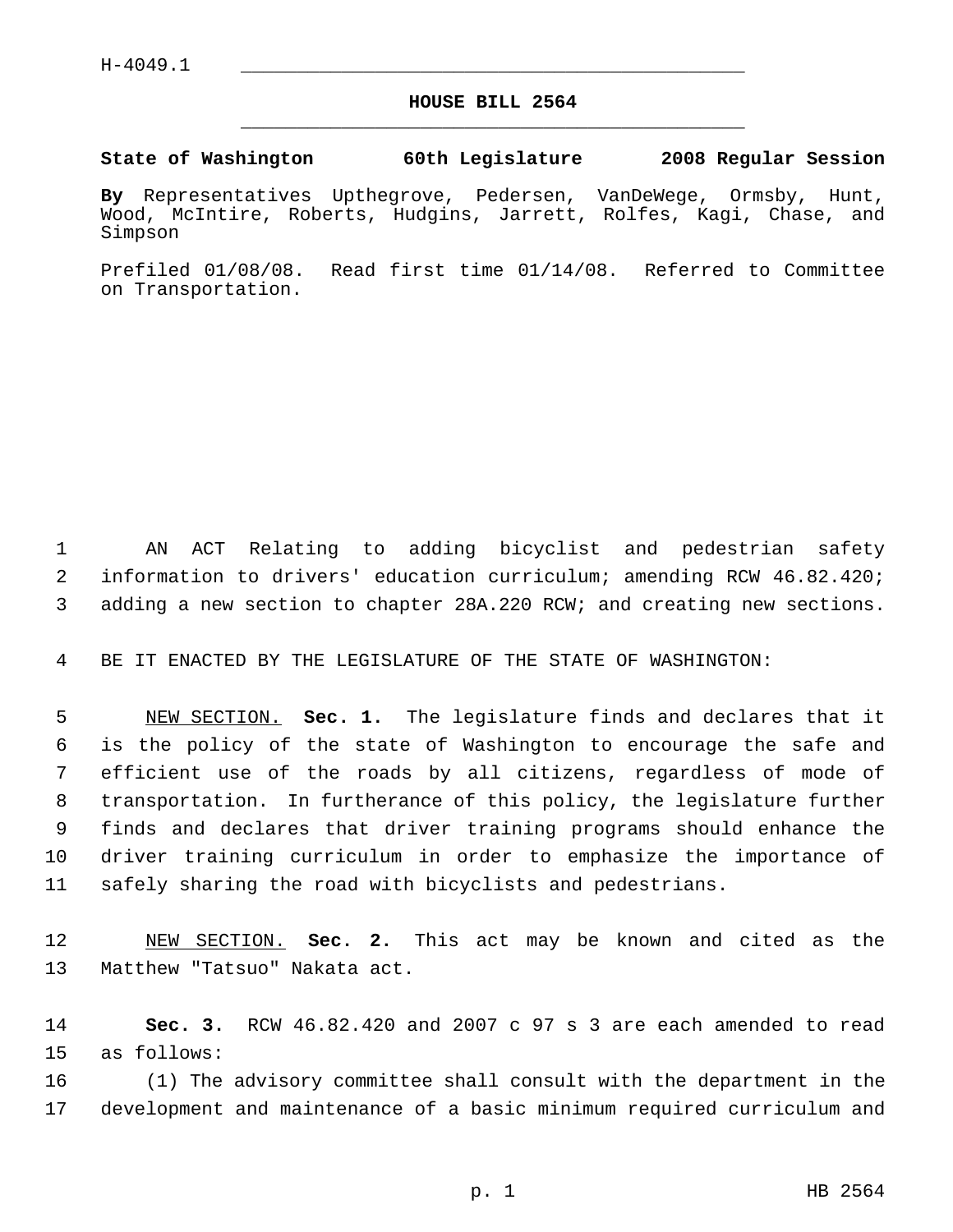the department shall furnish to each qualifying applicant for an instructor's license or a driver training school license a copy of such curriculum.

 (2) In addition to information on the safe, lawful, and responsible operation of motor vehicles on the state's highways, the basic minimum required curriculum shall include information on:

 (a) Intermediate driver's license issuance, passenger and driving restrictions and sanctions for violating the restrictions, and the effect of traffic violations and collisions on the driving privileges;

 (b) The effects of alcohol and drug use on motor vehicle operators, including information on drug and alcohol related traffic injury and mortality rates in the state of Washington and the current penalties 13 for driving under the influence of drugs or alcohol;  $((and))$ 

 (c) Motorcycle awareness, approved by the director, to ensure new operators of motor vehicles have been instructed in the importance of 16 safely sharing the road with motorcyclists;

17 (d) Bicycle safety, to ensure that operators of motor vehicles have 18 been instructed in the importance of safely sharing the road with bicyclists; and

 (e) Pedestrian safety, to ensure that operators of motor vehicles have been instructed in the importance of safely sharing the road with pedestrians.

 (3) Should the director be presented with acceptable proof that any licensed instructor or driver training school is not showing proper diligence in teaching such basic minimum curriculum as required, the instructor or school shall be required to appear before the advisory committee and show cause why the license of the instructor or school should not be revoked for such negligence. If the committee does not accept such reasons as may be offered, the director may revoke the license of the instructor or school, or both.

 NEW SECTION. **Sec. 4.** A new section is added to chapter 28A.220 RCW to read as follows:

 The superintendent of public instruction shall require that information on driving safely among bicyclists and pedestrians, approved by the director of the department of licensing, be included in instructional material used in traffic safety education courses, to